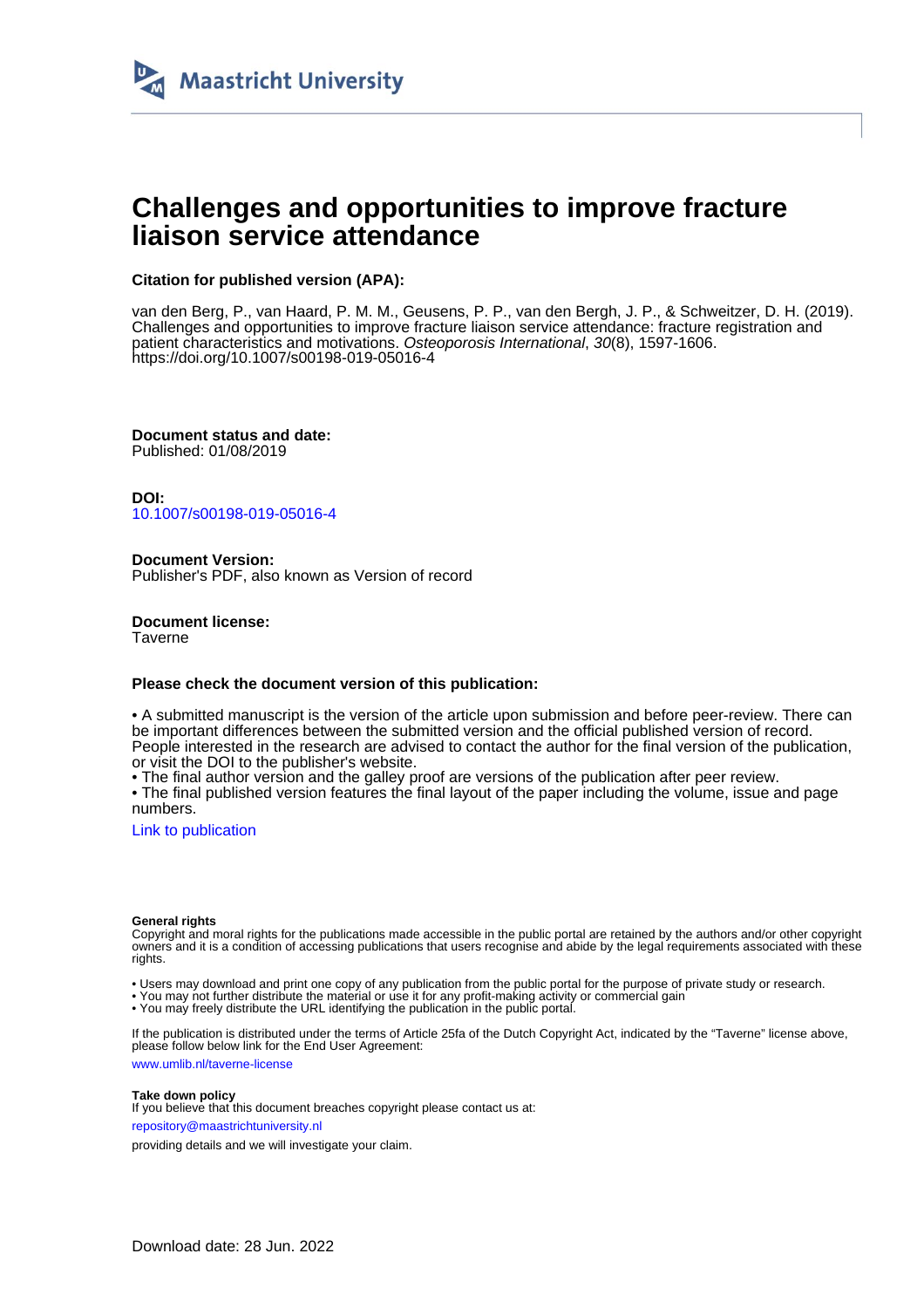### ORIGINAL ARTICLE



# Challenges and opportunities to improve fracture liaison service attendance: fracture registration and patient characteristics and motivations

P. van den Berg<sup>1</sup>  $\bigcirc \cdot$  P.M.M. van Haard<sup>2</sup> · P.P. Geusens<sup>3,4</sup> · J.P. van den Bergh<sup>5</sup> · D.H. Schweitzer<sup>6</sup>

Received: 10 January 2019 /Accepted: 13 May 2019 /Published online: 25 May 2019  $\copyright$  International Osteoporosis Foundation and National Osteoporosis Foundation 2019

## Abstract

Summary This questionnaire-based study evaluated the reasons for attendance or non-attendance at the fracture liaison service in patients with a recent fracture. Frailty, male sex, living alone, and low education were associated with non-attendance, and the information perceived by the patient was associated with attendance.

Introduction The purpose of this study was to evaluate hospital registration- and patient-related factors associated with attendance or non-attendance to the Fracture Liaison Service (FLS).

Methods Out of 1728 consecutive patients registered with a recent fracture at hospital entry, and after exclusion of 440 patients because of death, residence in a nursing home, already on osteoporosis treatment, or recent DXA, 1288 received an FLS invitation. We evaluated the hospital registration of fractures at entry and exit of the hospital. A questionnaire was sent to all invited patients to evaluate factors related to non-attendance (including age, gender, frailty, living alone, income, education, extrinsic motivations (impact of perceived information) and intrinsic motivations (patient's own perceived views and opinions) and to attendance (personal impact of clinical professionals' advice).

Results There were 278 more hospital exit codes than entry codes. Of the 1288 invited patients, 745 returned analyzable questionnaires (537 attenders and 208 non-attenders). Non-attendance was associated with male gender (OR: 2.08, 95% CI: 1.35, 3.21), frailty (OR: 1.62, CI: 1.08, 2.45), living alone (OR:2.05, CI: 1.48, 2.85), low education (OR: 1.82, CI: 1.27, 2.63), not interested in bone strength (OR: 1.85, CI: 1.33, 2.63), and being unaware of increased subsequent fracture risk (OR: 1.75, CI: 1.08, 2.86). Information perceived by the patient was significantly associated with attendance (OR: 3.32, CI: 1.75, 6.27).

Conclusion Fracture entry registration inaccuracies, male gender, frailty, living alone, having low general education, or low interest in bone health and subsequent fracture risk were independently associated with FLS non-attendance. Adequately perceived advice (to have a bone densitometry and attend the FLS) was strongly associated with FLS attendance.

Keywords Attendance . FLS . Non-attendance

Electronic supplementary material The online version of this article [\(https://doi.org/10.1007/s00198-019-05016-4\)](https://doi.org/10.1007/s00198-019-05016-4) contains supplementary material, which is available to authorized users.

 $\boxtimes$  P. van den Berg [pberg@rdgg.nl](mailto:pberg@rdgg.nl)

- <sup>1</sup> Department of Orthopedics and Traumasurgery, Fracture Liaison Service, Reinier de Graaf Hospital, Delft, The Netherlands
- <sup>2</sup> Department of Medical Laboratories, Association of Clinical Chemistry, Reinier the Graaf Hospital, Delft, The Netherlands
- Department of Internal Medicine, Subdivision Rheumatology, Maastricht University Medical Center, Maastricht, The Netherlands
- <sup>4</sup> Hasselt University, Hasselt, Belgium
- <sup>5</sup> Department of Internal Medicine, VieCuri Medical Centre Noord-Limburg and Department of Internal Medicine, Subdivision Rheumatology, Maastricht University Medical Center, Maastricht, The Netherlands
- <sup>6</sup> Department of Internal Medicine and Endocrinology, Reinier the Graaf Hospital, Delft, The Netherlands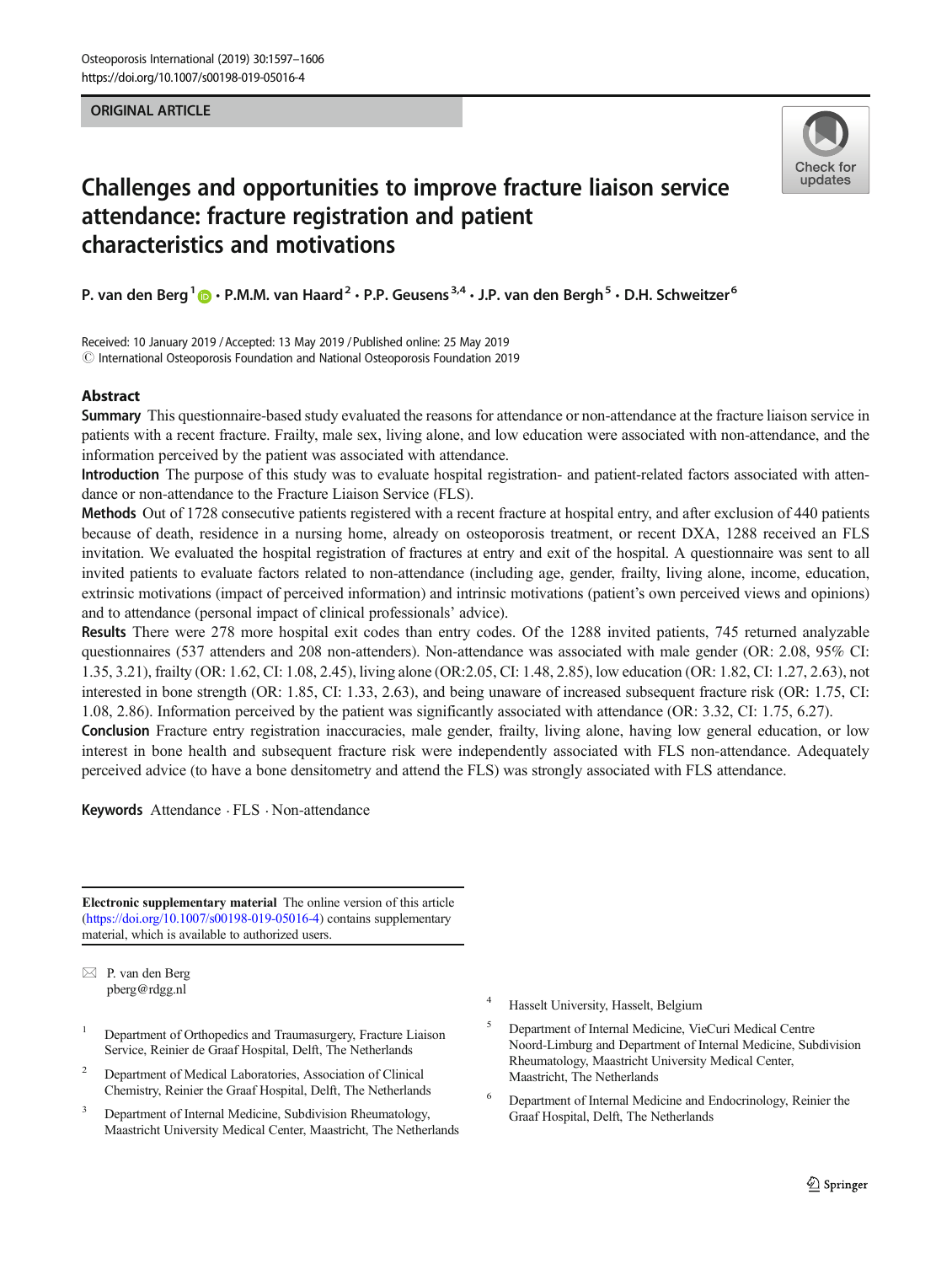## Introduction

The Fracture Liaison Service (FLS) is widely considered the most effective model of care for the prevention of subsequent fractures [\[1](#page-9-0)–[4\]](#page-9-0), and fully coordinated, intensive strategies are the most effective approach to secondary fracture prevention [\[5](#page-9-0)] and treatment adherence [\[6](#page-9-0), [7](#page-9-0)].

However, there is still a large evaluation and treatment gap in secondary fracture prevention  $[1–3, 8, 9]$  $[1–3, 8, 9]$  $[1–3, 8, 9]$  $[1–3, 8, 9]$  $[1–3, 8, 9]$  $[1–3, 8, 9]$  $[1–3, 8, 9]$  $[1–3, 8, 9]$  $[1–3, 8, 9]$ , in spite of available treatments to prevent subsequent fractures [\[10\]](#page-9-0).

The reasons for this low attendance are unclear, but patients' views and opinions about osteoporosis and the consequent underestimation of subsequent fracture risk might be of strong influence [\[11](#page-9-0)–[14](#page-9-0)]. Besides person-related considerations, there may be administrative pitfalls to be evaluated.

Patient information is a key component of effective self-management [\[11\]](#page-9-0), but it was not always clear whether the studies involved primary or secondary fracture prevention.

Also, patient characteristics can be involved in FLS attendance. Between FLSs, there is a high variability of selected patients according to age or sex [\[12](#page-9-0)]. In a study in the UK, socio-economic factors did not play a role in FLS participation [\[13\]](#page-9-0). Patient characteristics that could play a role in not attending the FLS include illness perception, frailty, living alone, and low education  $[14-17]$  $[14-17]$  $[14-17]$  $[14-17]$ . We therefore evaluated the association of administrative fracture registration, patient characteristics, and patient information with FLS non-attendance and attendance.

The first objective was to study the accuracy of the administrative fracture registration process on the proportion of patients that was or was not invited to the FLS. The second objective was to study the impact of demographic aspects, patients' views, and motivations on attending.

## Patients and methods

## **Patients**

This study was performed in patients older than 50 years who presented because of a clinical fracture between January 1st and December 31th in the year 2016 at the Reinier de Graaf Hospital, Delft, The Netherlands.

Identification of patients with a recent fracture was based on the administrative fracture registration that was registered by the clinical professional at the time of hospital entrance. Registrations were monthly reconciled by one of the FLS officers.

After exclusion of patients who had deceased, following patients were also not invited according to the local FLS protocol: permanent residents in a nursing home and patients with medical conditions in need of anti-osteoporotic treatments (not including calcium or vitamin D) or who had a DXA

within 2 years before fracture. All remaining patients were subsequently invited to attend the FLS.

We used two strategies to identify these patients to invite them for a FLS visit, in line with the Dutch Guideline on Osteoporosis and Fracture prevention as implemented in our hospital protocol [\[18\]](#page-9-0). Strategy 1 was to invite personally as many patients as possible by the clinical professional at the plaster department. Strategy 2 was to send an invitation letter to all patients who were not personally contacted by the clinical professional at the plaster department or who, in spite of this, had not made an FLS appointment. To accomplish strategy 2, we screened all entry fracture code registrations from the database of the Emergency Department once every month.

#### **Ouestionnaire**

In June 2017, all these patients, whether or not they had accepted the invitation to attend the FLS, were sent a questionnaire by post mail. The content of this questionnaire is available in the Appendix.

The questionnaire consisted of (1) patient characteristics included age, sex, marital status, education, country of birth, income, and fracture location; (2) therapy: use of calcium and vitamin D supplements and having osteoporosis treatment; (3) patient views and opinions: intrinsic motivations (5 questions): about fracture and bone, general health, and questions about patients' views on bone quality and extrinsic motivations (11 questions): perceived advice to attend the FLS and have a DXA scan and motivations why they had decided to attend or not to attend the DXA and FLS; and (4) various aspects of frailty were evaluated, using the validated Tilburg Frailty Indicator (TFI) questionnaire [\[19](#page-9-0)]. The TFI has a scoring range between 1 and 15, frailty is defined by a score  $\geq 5$ but < 10 and being very frail by a score  $\geq 10$  with the highest limit of 15 points.

Motivations for attending the FLS were evaluated for extrinsic and intrinsic factors. Extrinsic motivations were considered to arise from information by clinical professionals, for example the inclination to follow instructions by the health professional to attend the FLS. Intrinsic motivations originate from self-reflection, such as personal judgment to strive for a better bone health.

## Administrative registration of patients with a recent fracture

Reimbursement of treatments in Dutch hospitals is based on administrative fracture registration by the clinical professional. This is firstly done at the time of hospital admission because of a fracture ("entry registration")  $[20-22]$  $[20-22]$  $[20-22]$  $[20-22]$ , using the hospital electronic patient management system ChipSoft HiX 6.1 [[23](#page-9-0)]. In this study, the FLS invitation process was based on entry registrations from the Emergency Departments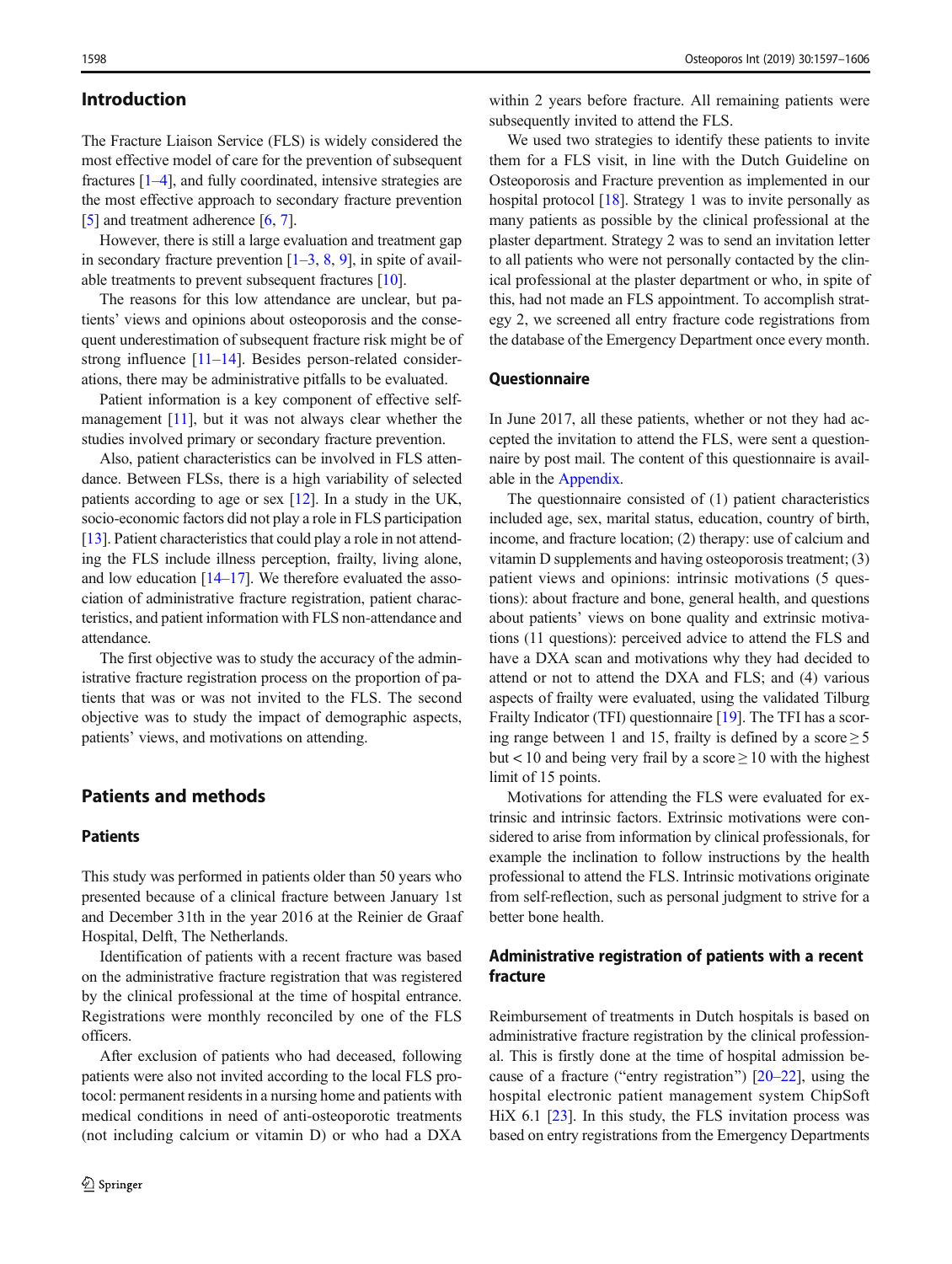database, which is common practice among many Dutch FLSs [\[8](#page-9-0), [9](#page-9-0)]. During the process of fracture care, this entry registration is reconciled by the Hospital Financial Dept., based on the automated collection of fracture registrations from all medical departments. In case of incomplete entry registration, the Hospital Financial Dept. was entitled to make adjustments before the final registration was sent to the health insurance company for reimbursement ("exit registration"). The fracture registration accuracy was evaluated by comparing all entry fracture registration codes with all exit fracture registration codes.

Fracture types (according to exit registrations) were subdivided into non-vertebral non-hip (NVNH) minor fractures ( $n = 855$ , 43%), NVNH major fractures ( $n = 740$ , 37%), hip fractures ( $n = 312, 15\%$ ), or clinical vertebral fractures ( $n = 99, 5\%$ ), based on the level of subsequent fracture risk as previously reported [\[24\]](#page-9-0).

#### Statistical analysis

Data were analyzed using Statgraphics Centurion XVII software (Version 17.2.05 for MS-Windows; Statpoint, Inc., Warrenton, VA, USA).

Analyses were performed on two age strata  $\langle$  < 70 and  $\geq$ 70 year) in line with the Dutch VMS [[25\]](#page-9-0), gender, and on dichotomized variables of the 745 questionnaires. Medians of age (year) with respect to gender were compared with the Wilcoxon rank-sum test and the Micceri normality test. Associations were assessed via crosstabulation, using two column-dependent variables Attending (Yes/No) and Frailty (Yes/No) using TFI.

After bivariate crosstabulation, a multivariate logistic regression model was fitted to identify any possible association between the binary outcome variable attending (Yes/No) and independent predictive variables, i.e., demographics as age and gender and extrinsic or intrinsic motivations. We tried to decipher model enhancing and significant interactions applying R TREE package. The association was assessed by direction and absolute value of adjusted residuals. Evidence of any association in the population from which the sample was drawn was assessed with unconditional, uncorrected Pearson's Chi-squared test; if significant, the association was measured using odds ratios and 95% confidence intervals. Multivariate odds ratios were estimated with logistic regression, with nonattendance as dependent outcome and demographics, frailty, and motivations as independent outcome variables after exclusion of those independent variables that were not significant in the univariate analysis and after testing for interaction between variables. Where applicable, 95% confidence intervals and correlation coefficients were used. A p value < .05 was considered statistically significant.

#### **Ethics**

The study was carried out in accordance with the declaration of Helsinki and the guidelines of the International Conference on Harmonization Good Clinical Practice (GCP) after a certificate of no objection approved by the regional Medical Ethical Review Board (METC Zuidwest Holland) no. NL 17.109.

## Results

A total of 2006 patients of 50 years or older had a validated exit fracture code registration. As patients were only invited to attend the FLS based on entry fracture code registrations, we calculated that 278 (14%) were missed and therefore had not received the FLS invitation by post mail. Of the remaining 1728 patients, 440 patients were excluded from invitation because they had died or were excluded based on our local FLS protocol (Fig. [1](#page-4-0)). Therefore, only 1288 patients were invited. This resulted in 841 attenders and 447 not attenders meaning 65% of all invited patients (Fig. [1\)](#page-4-0).

From these 1288 patients, we received 772 questionnaires (27 not analyzable). The remaining 745 evaluable questionnaires came from 537 attenders (72%) and from 208 nonattenders (28%).

The characteristics of attenders and non-attenders are presented in Table [1](#page-5-0). Using univariate analysis (Table [2](#page-7-0)), nonattendance was significantly associated with age > 70 years, being male, living alone, having low income or low education, and being frail. Out of the five questions concerning extrinsic and 11 questions concerning intrinsic motivations, one extrinsic motivation and two intrinsic motivations showed significant associations. The extrinsic motivation "the clinical professional did not advise me to go for DXA^ was significantly associated with non-attendance as well as the following two intrinsic motivations  $(1)$  "I am not interested in my bone strength" and  $(2)$  "I do not think that my fracture risk is increased after sustaining this fracture^. On the other hand, patients' perceived advice by the clinical professional to go through DXA and visit the FLS was significantly associated with attendance (Tables [2](#page-7-0) and [3](#page-7-0)).

In multivariate analysis, all factors that were significant in univariate analysis remained significant, except age and low income (Table [3\)](#page-7-0). Non-attendance was independently associated with being male, living alone, low education, frailty (OR: 1.62, CI: 1.08, 2.45), no perceived advice to go through DXA, and visit the FLS as well as "I am not interested in my bone strength" and "I do not think that my fracture risk is increased after sustaining this fracture" with non-attendance but not with age, neither as bivariate  $\leq$  70- and  $>$  70-year groups, nor per decade, or categorized for highest versus lowest quartiles or per age category in standard deviation subgroups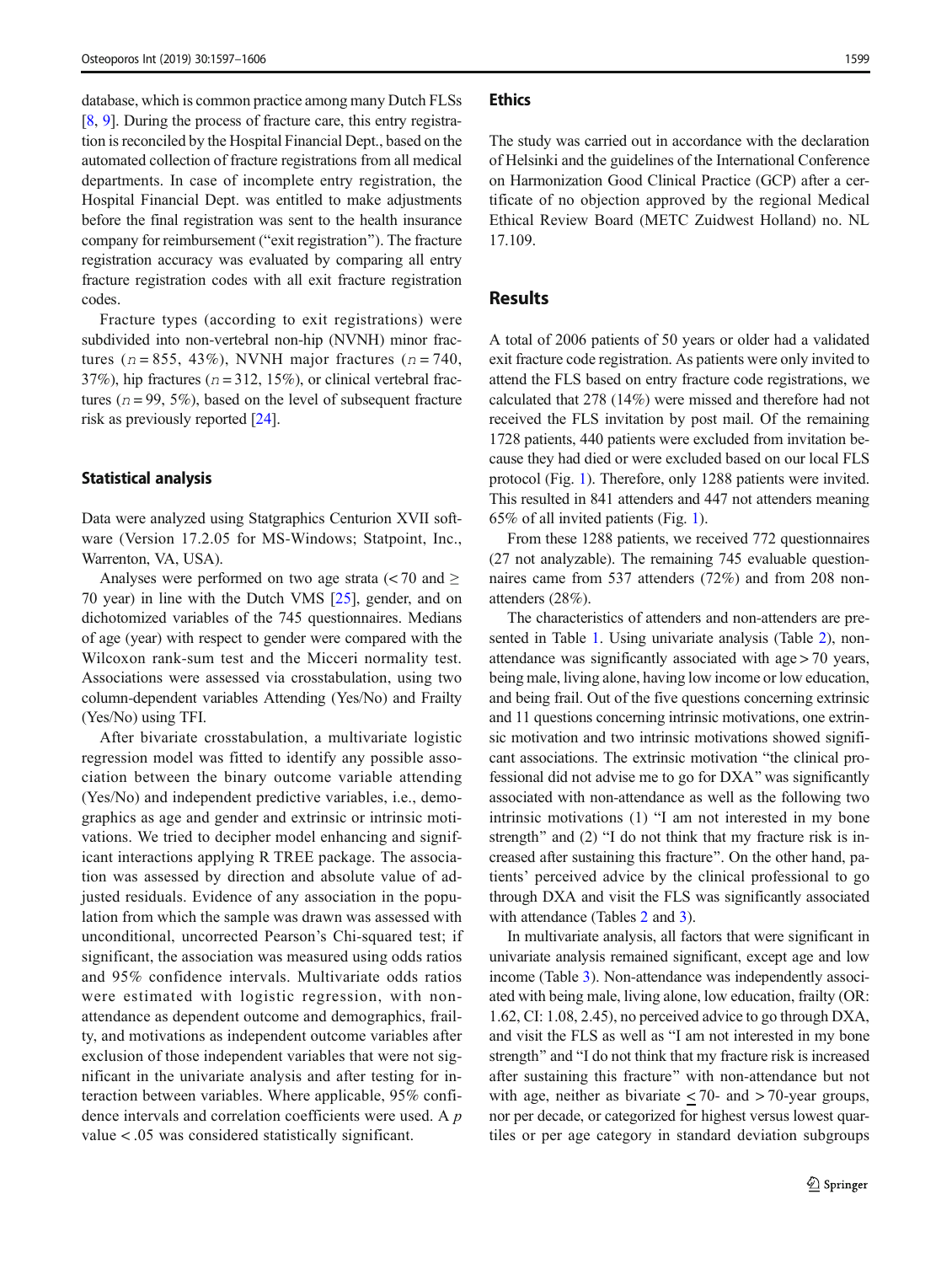<span id="page-4-0"></span>

Legends:

DXA: Dual Energy X-ray Absorptiometry; FLS: Fracture Liaison Service.

Fig. 1 Flowchart of FLS patients in 2016 based on entry and exit fracture code registration and response to questionnaires. Legends: DXA: dual energy X-ray absorptiometry; FLS: Fracture Liaison Service

(Table [3](#page-7-0)). Perceived advice to go through DXA and to visit the FLS was positively and significantly associated with attendance, with an OR of 3.32 (CI: 1.75, 6.27).

## **Discussion**

The aim of our study was to gain more insight into reasons of FLS non-attending or attending. We identified failures in administrative fracture entry registration as well as being male, frail, having low general education, living alone, and lack of extrinsic and intrinsic motivations as independent risks for FLS non-attending. Extrinsic motivation was an independent FLS attending factor.

There was an invitation gap of 14% in our hospital due to administrative errors. This finding may provide opportunities to improve this as yet unidentified factor for nonattending the FLS. According to a previously reported study, this improvement may have nationwide implications for FLS attendance and consequences for fracture reduction and cost savings [[6,](#page-9-0) [26](#page-9-0)].

The Fracture Liaison Service (FLS) is considered the most effective approach for secondary fracture prevention, but attendance is heterogeneous  $[1, 8, 9]$  $[1, 8, 9]$  $[1, 8, 9]$  $[1, 8, 9]$  $[1, 8, 9]$ . Therefore, we evaluated the invitation process, including registration and patients' personal views. It is of note that there is no reported systemic audit on FLS registration. However, there is literature on patients' views and considerations after fracture, highlighting the importance of the lack of information and low awareness to be at high risk for subsequent fracture [[11,](#page-9-0) [27](#page-9-0)]. Since there are different degrees in FLS structures and populations, studies have been conducted to look for common phenotypes and socio-economic factors in order to better predict FLS nonattendance [\[5](#page-9-0), [16](#page-9-0), [17\]](#page-9-0). In addition to these factors, we found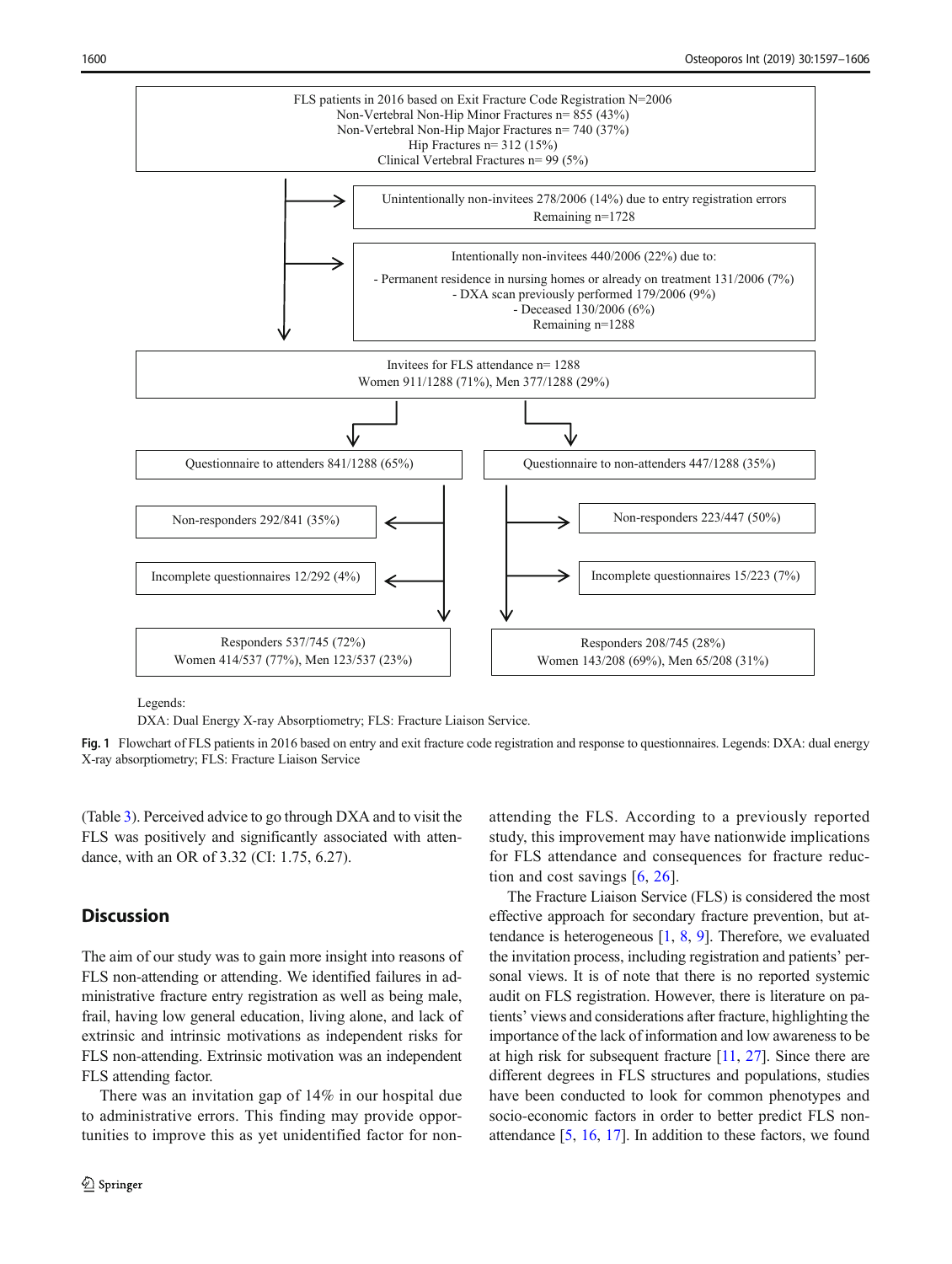<span id="page-5-0"></span>Table 1 Characteristics of 745 FLS patients that responded to the questionnaire

| Pooled data for men and women                                                      | Attending<br>$n = 537(72%)$ | Not-attending<br>$n = 208 (28%)$ |  |  |
|------------------------------------------------------------------------------------|-----------------------------|----------------------------------|--|--|
| Demographics                                                                       |                             |                                  |  |  |
| Age at fracture                                                                    | $69(50-96)$                 | $75(50-95)$                      |  |  |
| Women                                                                              | 414 (77%)                   | 143 (69%)                        |  |  |
| Men                                                                                | 123 (23%)                   | 65 (31%)                         |  |  |
| Fracture type:                                                                     |                             |                                  |  |  |
| Minor fracture                                                                     | 207 (39%)                   | 68 (32%)                         |  |  |
| Major fracture                                                                     | 250 (46%)                   | 99 (48%)                         |  |  |
| Hip fracture                                                                       | 54 (10%)                    | 25 (12%)                         |  |  |
| Vertebral fracture                                                                 | 26(5%)                      | 16(8%)                           |  |  |
| Marital status:                                                                    |                             |                                  |  |  |
| Living together (married/shared living)                                            | 343 (64%)                   | 98 (47%)                         |  |  |
| Not married                                                                        | 47 (9%)                     | 18 (9%)                          |  |  |
| Divorced                                                                           | 43 (8%)                     | 17(8%)                           |  |  |
| Widow/widower                                                                      | 104 (19%)                   | 75 (36%)                         |  |  |
| Education:                                                                         |                             |                                  |  |  |
| No response                                                                        | 5(1%)                       | 4(2%)                            |  |  |
| Primary/secondary school vs.                                                       | 342 (64%)                   | 154 (74%)                        |  |  |
| High school/university                                                             | 190 (35%)                   | 50 (24%)                         |  |  |
| Country of birth                                                                   |                             |                                  |  |  |
| The Netherlands                                                                    | 507 (94%)                   | 194 (93%)                        |  |  |
| Indonesia                                                                          | 6(1%)                       | 2(1%)                            |  |  |
| Surinam and Antilles                                                               | 5(1%)                       | $\boldsymbol{0}$                 |  |  |
| Turkey and Morocco                                                                 | 19(4%)                      | 6(6%)                            |  |  |
| Income (in $\epsilon$ per month)                                                   |                             |                                  |  |  |
| Low (€ 601–€ 1200)                                                                 | 67(12%)                     | 34 (16%)                         |  |  |
| Normal (€ 1200–€ 1800)                                                             | 96 (18%)                    | 49 (24%)                         |  |  |
| High ( $≥ €2100$ )                                                                 | 275 (51%)                   | 70(33%)                          |  |  |
| No response                                                                        | 99 (19%)                    | 55 (27%)                         |  |  |
| Are you satisfied with your living/housing environment?                            |                             |                                  |  |  |
| Yes                                                                                | 519 (97%)                   | 200 (96%)                        |  |  |
| No                                                                                 | 12(2%)                      | 6(3%)                            |  |  |
| No response                                                                        | 6(1%)                       | 2(1%)                            |  |  |
| Use of calcium and vitamin D supplementation and<br>use of osteoporosis medication |                             |                                  |  |  |
| Use of calcium tablets?                                                            |                             |                                  |  |  |
| Yes                                                                                | 113 $(21%)$                 | 62 (30%)                         |  |  |
| No                                                                                 | 396 (74%)                   | 137 (66%)                        |  |  |
| No response                                                                        | 28 (5%)                     | 14 $(4%)$                        |  |  |
| Use of vitamin D?                                                                  |                             |                                  |  |  |
| Yes                                                                                | 299 (56%)                   | 74 (36%)                         |  |  |
| No                                                                                 | 217 (40%)                   | 116(56%)                         |  |  |
| Do not know                                                                        | $10(2\%)$                   | 8(4%)                            |  |  |
| No response                                                                        | 11 $(2%)$                   | 10(4%)                           |  |  |
| Do you take oral bisphosphonates?                                                  |                             |                                  |  |  |
| Yes                                                                                | 106(20%)                    | 38 (18%)                         |  |  |
| Patients' views and opinions                                                       |                             |                                  |  |  |
| What caused your fracture?                                                         |                             |                                  |  |  |
| Osteoporosis                                                                       | 65 (12%)                    | 23 $(11\%)$                      |  |  |
| The fall                                                                           | 240 (45%)                   | 79 (38%)                         |  |  |
|                                                                                    |                             |                                  |  |  |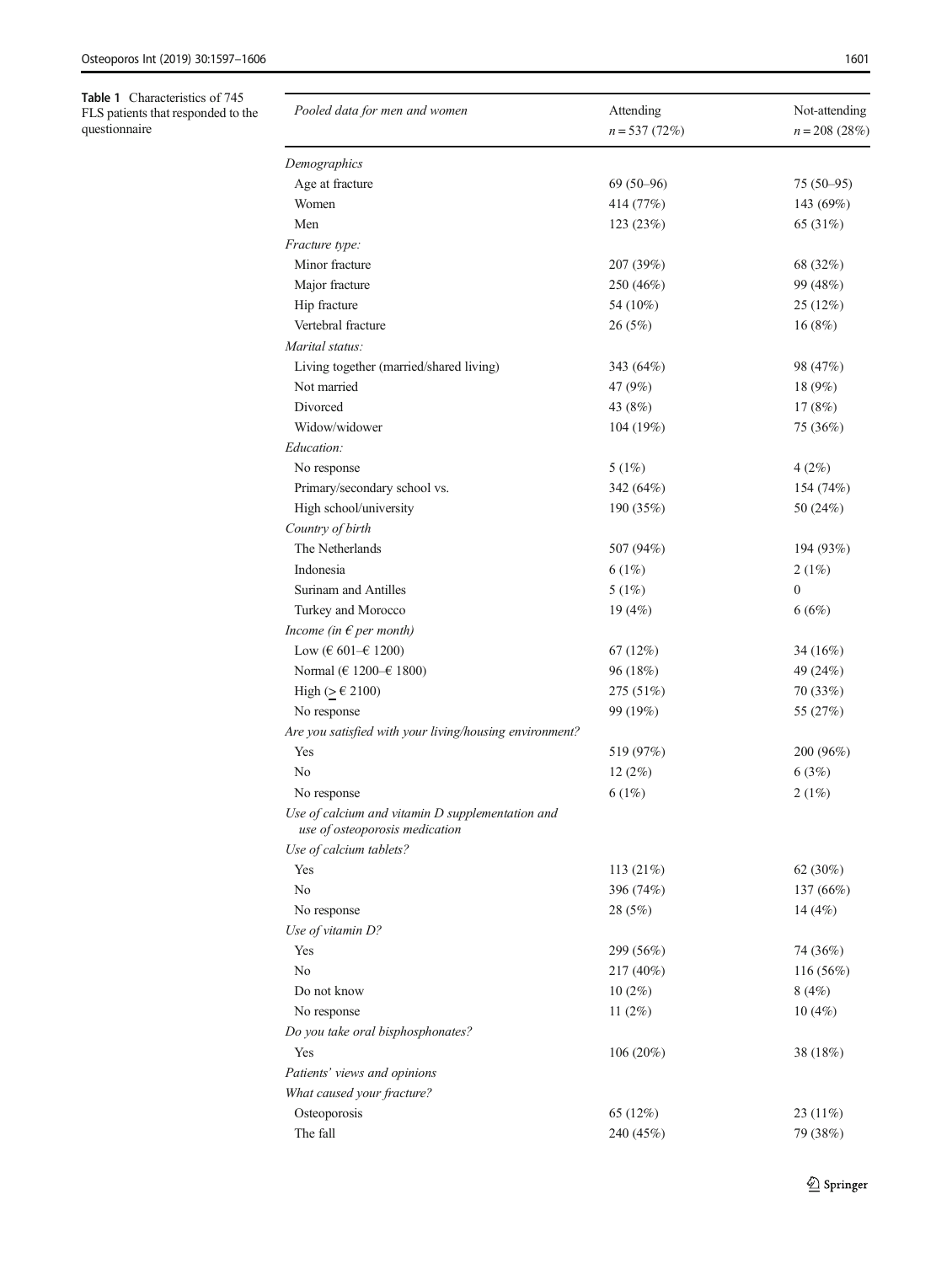#### Table 1 (continued)

| Pooled data for men and women                                                | Attending<br>$n = 537(72%)$ | Not-attending<br>$n = 208 (28%)$ |  |  |
|------------------------------------------------------------------------------|-----------------------------|----------------------------------|--|--|
| The accident                                                                 | 85 (16%)                    | 36 (17%)                         |  |  |
| Bad physical condition                                                       | 9(2%)                       | 3(1%)                            |  |  |
| Imbalance/dizziness                                                          | 30(6%)                      | 23 (11%)                         |  |  |
| No response                                                                  | 108 (19%)                   | 82 (39%)                         |  |  |
| I think that my fracture risk is not increased<br>although I had a fracture. |                             |                                  |  |  |
| Yes                                                                          | 99 (18%)                    | 24 (12%)                         |  |  |
| No/do not know                                                               | 432 (82%)                   | 181 (88%)                        |  |  |
| Perceived advice to attend the FLS                                           |                             |                                  |  |  |
| Perceived advice to attend = Yes                                             | 428 (80%)                   | 61 $(29%)$                       |  |  |
| Perceived advice to attend = No                                              | $109(20\%)$                 | 147(71%)                         |  |  |
| Taking interest in bone quality                                              |                             |                                  |  |  |
| Yes                                                                          | 63 (12%)                    | 15(7%)                           |  |  |
| No                                                                           | 236 (44%)                   | 118(57%)                         |  |  |
| Somewhat                                                                     | 229 (43%)                   | 64 (31%)                         |  |  |
| No response                                                                  | 9(1%)                       | 11 $(5%)$                        |  |  |
| Various aspects of health and frailty                                        |                             |                                  |  |  |
| How healthy is your lifestyle?                                               |                             |                                  |  |  |
| Healthy                                                                      | 400 (74%)                   | 138 (66%)                        |  |  |
| Not healthy, not unhealthy                                                   | 134 (25%)                   | 65 (31%)                         |  |  |
| Unhealthy                                                                    | 3(1%)                       | 5(3%)                            |  |  |
| Self-reported level of health                                                |                             |                                  |  |  |
| Good                                                                         | 408 (76%)                   | 145 (70%)                        |  |  |
| Poor                                                                         | 101 (19%)                   | 44 (21%)                         |  |  |
| No response                                                                  | 28 (5%)                     | 19 (9%)                          |  |  |
| Do you suffer from 2 or more chronic diseases?                               |                             |                                  |  |  |
| Yes                                                                          | 173 (32%)                   | 72 (35%)                         |  |  |
| No                                                                           | 352 (66%)                   | 131 (63%)                        |  |  |
| No response                                                                  | 12(2%)                      | 8(2%)                            |  |  |
| Do you take 4 or more tablets every day?                                     |                             |                                  |  |  |
| Yes                                                                          | 179 (33%)                   | 84 (40%)                         |  |  |
| No                                                                           | 336 (63%)                   | 112 (54%)                        |  |  |
| No response                                                                  | 22 (4%)                     | 12 (6%)                          |  |  |
| Frailty (Tilburg Frailty Indicator scores)                                   |                             |                                  |  |  |
| Women                                                                        | 414 (77%)                   | 143 (69%)                        |  |  |
| TFI score $\geq$ 5 (frail)                                                   | $167(40\%)$                 | 60 (42%)                         |  |  |
| $TFI score < 5$ (not frail)                                                  | $247(60\%)$                 | 83 (58%)                         |  |  |
| Men:                                                                         | 123 (23%)                   | 65 (31%)                         |  |  |
| TFI score $> 5$ (frail)                                                      | 16(13%)                     | 24 (37%)                         |  |  |
| $TFI score < 5$ (not frail)                                                  | 107 (87%)                   | 41(63%)                          |  |  |

Results are presented as median (range) or numbers (percentage). A Tilburg Frailty Indicator score > 5 represents frailty

being male, frail, living alone, and being lower educated independently and significantly contributed to non-attendance.

Being male revealed a significant factor for non-attending. This finding has been previously published in another FLS study [\[28\]](#page-9-0). In a recent review on osteoporosis in men, it was found that after low trauma men are less likely to be screened due to mans' reluctance to be screened, although their lifetime risk of osteoporotic fractures is between 13 and 25% after the age of 50 [\[29\]](#page-10-0). Although women have a higher risk for a first fracture than men, the relative risk of a subsequent fracture is higher in men, so that the absolute subsequent fracture risk is similar between men and women [\[30\]](#page-10-0).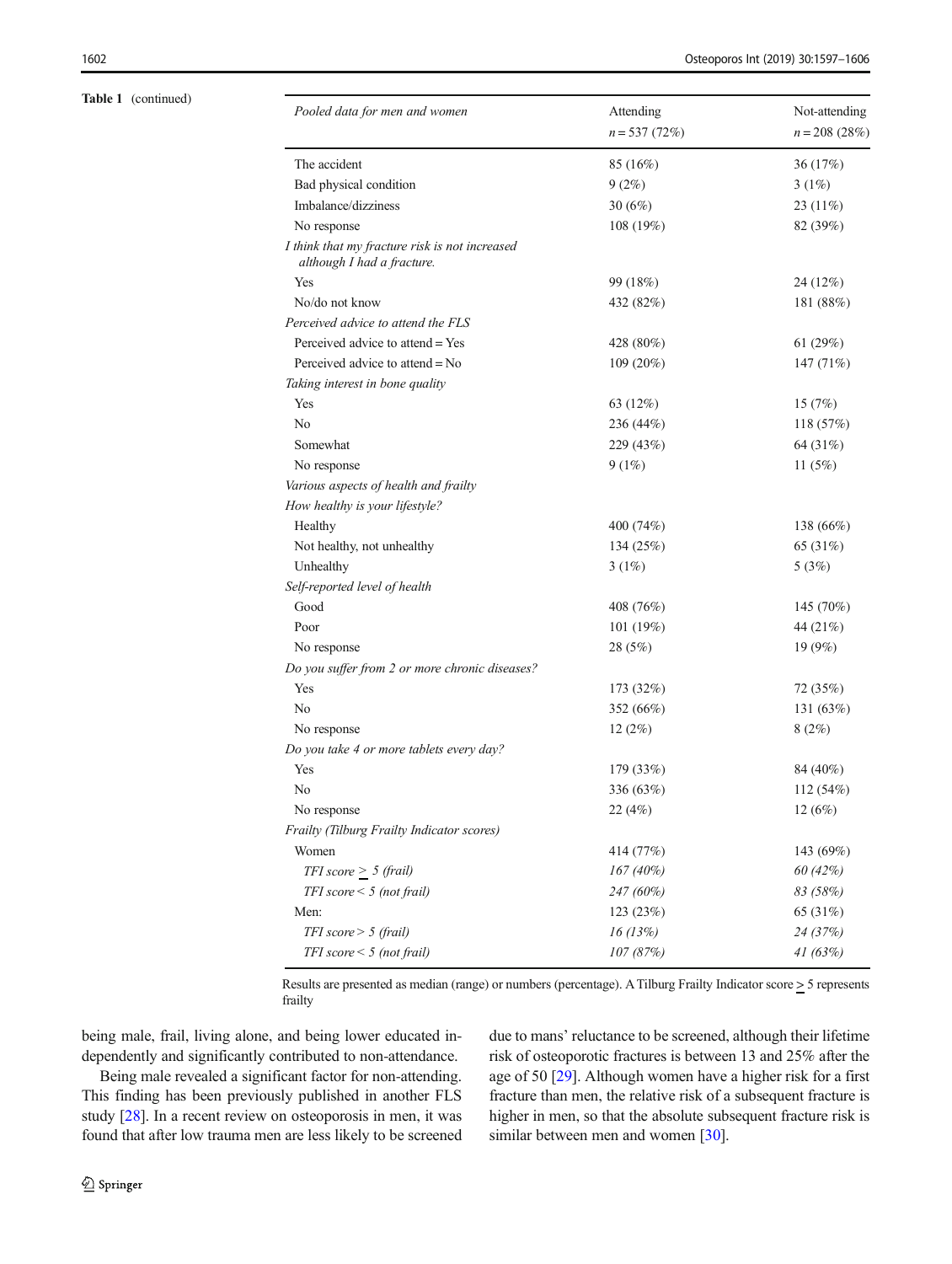#### <span id="page-7-0"></span>Table 2 Univariate associations of demographics, extrinsic and intrinsic motivations, and frailty with FLS non-attendance and attendance

|                                                                                    | Measure of association: | Test of association: Pearson's |  |
|------------------------------------------------------------------------------------|-------------------------|--------------------------------|--|
|                                                                                    | OR (95%CI)              | Chi-square $p$ value           |  |
| FLS non-attendance                                                                 |                         |                                |  |
| Demographic factors contributing to be a non-attender                              |                         |                                |  |
| Male                                                                               | 1.67(1.17; 2.42)        | .002                           |  |
| Living alone                                                                       | 1.98(1.43; 2.74)        | < .001                         |  |
| Age > 70 years                                                                     | 1.87(1.35; 2.60)        | < .001                         |  |
| Low income                                                                         | 3.03(2.00; 4.55)        | < .001                         |  |
| Low education                                                                      | 3.03(2.00; 4.55)        | < .001                         |  |
| Extrinsic motivations contributing to be a non-attender                            |                         |                                |  |
| No advice was perceived to have a DXA and to visit the FLS                         | 9.1(6.7; 12.5)          | < .001                         |  |
| Intrinsic motivations contributing to be a non-attender                            |                         |                                |  |
| I am not interested in my bone strength*                                           | 2.08(1.50; 2.94)        | < .001                         |  |
| I do not think that my fracture risk is increased after sustaining this fracture** | 1.72(1.08; 2.86)        | .024                           |  |
| Frailty: Tilburg Frailty Indicator (TFI)                                           |                         |                                |  |
| Frailty                                                                            | 2.12(1.51; 2.98)        | .002                           |  |
| FLS attendance                                                                     |                         |                                |  |
| Extrinsic motivation contributing to be an attender                                |                         |                                |  |
| Advice was perceived to have a DXA and to visit the FLS                            | 5.9(3.7; 9.1)           | < .001                         |  |

OR odds ratio, 95%CI 95% confidence interval, p value < .05 is considered significant. Frailty: Tilburg Frailty Indicator (TFI) dichotomized: < 5 = not frail vs.  $>$  5 = frail, living alone: dichotomized Yes/No meaning living with other individual(s) vs. living alone; age: dichotomized  $\leq$  70 years or  $>$ 70 years; income: dichotomized highest monthly income  $\geq \text{\textsterling}2100$  vs.  $\lt \text{\textsterling}2100$ ; education: dichotomized high school or university grouped vs. other levels of education. Statistical analysis (applying R package: tree) revealed no interaction between variables

\*I am not interested in my bone strength; grouped data: I am not interested in my bone strength vs. somewhat interested and interested in my bone strength

\*\*I do not think that my fracture risk is increased after sustaining this fracture; grouped data Yes vs. No and I do not know

|  |  |  |  |  | Table 3 Multivariate logistic regression of demographics, extrinsic and intrinsic motivations and frailty with FLS non-attendance or attendance |  |
|--|--|--|--|--|-------------------------------------------------------------------------------------------------------------------------------------------------|--|
|  |  |  |  |  |                                                                                                                                                 |  |

|                                                                          | Measure of association: | Test of association: Pearson's |  |  |
|--------------------------------------------------------------------------|-------------------------|--------------------------------|--|--|
|                                                                          | OR (95%CI)              | Chi-square $p$ value           |  |  |
| FLS non-attendance                                                       |                         |                                |  |  |
| Demographics contributing to be a non-attender                           |                         |                                |  |  |
| Male                                                                     | 2.08(1.35; 3.21)        | .002                           |  |  |
| Living alone                                                             | 2.05(1.48; 2.85)        | < .001                         |  |  |
| Low education                                                            | 1.82(1.27; 2.63)        | .0014                          |  |  |
| Extrinsic motivations contributing to be a non-attender                  |                         |                                |  |  |
| No advice was perceived to have a DXA and to visit the FLS               | 3.23(1.96; 5.56)        | < .001                         |  |  |
| Intrinsic motivations contributing to be a non-attender                  |                         |                                |  |  |
| I am not interested in my bone strength.                                 | 1.85(1.33; 2.63)        | < .001                         |  |  |
| I think that my fracture risk is not increased although I had a fracture | 1.75(1.08; 2.86)        | .002                           |  |  |
| Frailty: Tilburg Frailty Indicator (TFI)                                 |                         |                                |  |  |
| Frailty                                                                  | $1.62$ $(1.08; 2.45)$   | .002                           |  |  |
| FLS attendance                                                           |                         |                                |  |  |
| Extrinsic motivation contributing to be an attender                      |                         |                                |  |  |
| Advice was perceived to have a DXA and to visit the FLS                  | 3.32(1.75; 6.27)        | < 0.001                        |  |  |

OR odds ratio, 95%CI 95% confidence interval, p value < .05 is considered significant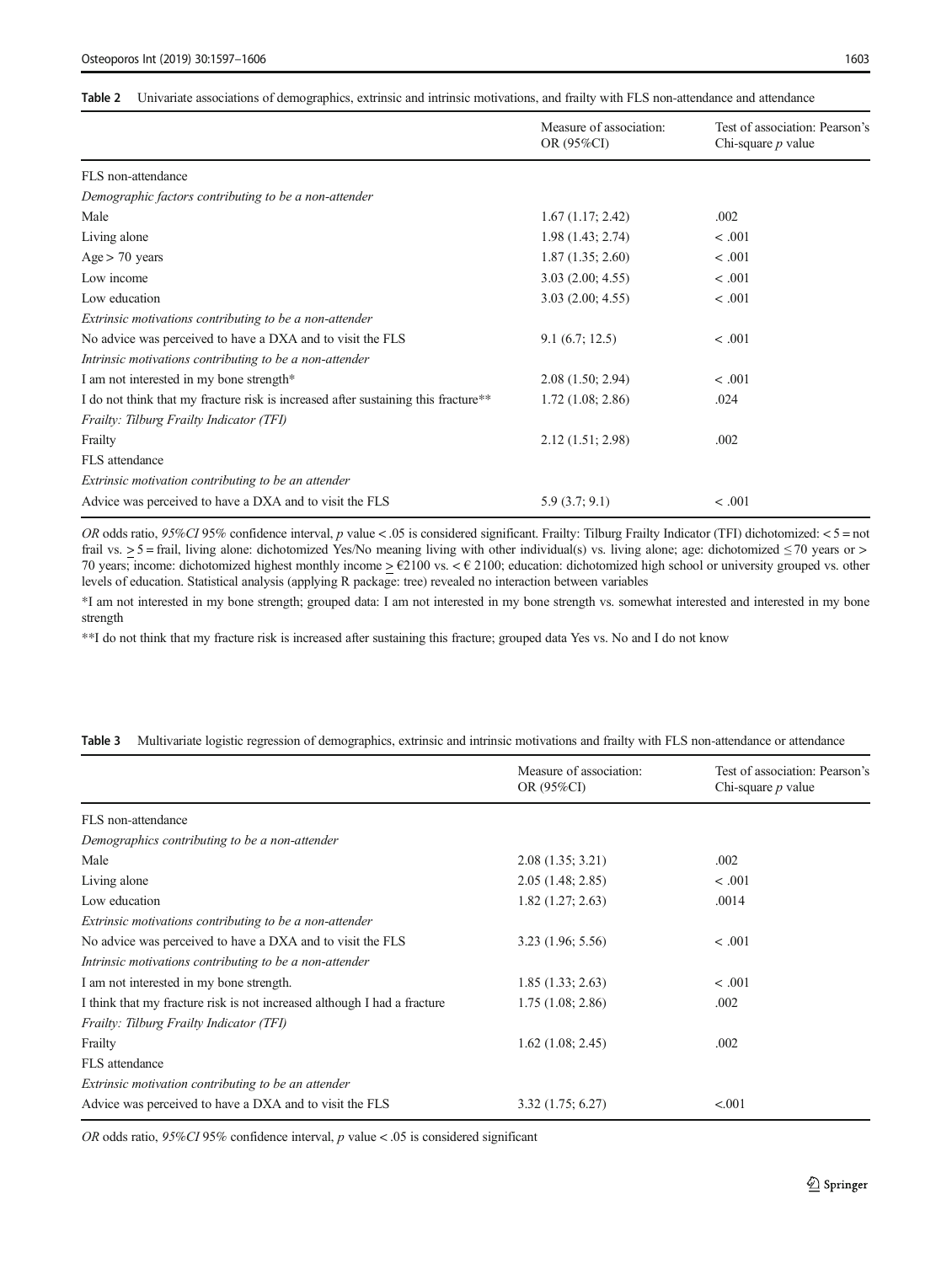Frailty leads to a negative spiral with an increase in fall risk, hospital admissions, and death  $\left[31-33\right]$  $\left[31-33\right]$  $\left[31-33\right]$  and was a significant determinant of non-attendance in this study. Frailty is operationalized into phenotypes via psychometric clinical descriptions [\[34](#page-10-0)–[36\]](#page-10-0) or via a scoring system according to validated indicators [\[37\]](#page-10-0). In this study, the Tilburg Frailty Indicator (TFI) was used because the TFI is also designed to point insight into demographic variables. TFI has been propagated previously for its robust validation properties, showing favorable outcomes for the relationship between phenotypical and psychometric properties [[37](#page-10-0)]. In an intentionally similar survey on the use of osteoporosis medication after fracture and women's motivation, it was found that frailty was 44% according to the TFI [[27](#page-9-0)]. Moreover, 25–50% of people older than 85 years comply with the accepted definition of frailty [[31](#page-10-0), [36,](#page-10-0) [37](#page-10-0)]. In the current study, frailty was found in 40% of nonattenders (42% women and 37% men) who were younger (median 70 years). This underlines the importance of frailty including its associated functional restrictions in the prediction of fracture risk [\[38,](#page-10-0) [39](#page-10-0)]. Importantly, frailty and functional restrictions are not only associated with non-attendance but also with high imminent fracture risk [\[38,](#page-10-0) [39\]](#page-10-0).

In this FLS study, we found a univariate association between age  $(> 70$  years) and non-attendance but the association was not significant in the multivariate model, indicating that other risk factors were dominant over age. This finding, although intuitively perceived to be associated, is not new in the field of osteoporosis. For example, in the Study of Osteoporotic Fractures among women of 65 years and older, age predicted 1-year subsequent risk of hip and non-vertebral fractures, however, this predictive factor diminished after adjusting for functional and cognitive restrictions [[39](#page-10-0)].

Low education was accounted as an independent associated factor of non-attendance in support with two previous studies from Canada and the UK. These studies point to the important role of someone's capability for self-reflection, health literacy, and self-management [\[11,](#page-9-0) [16](#page-9-0)].

Living alone was also found to be a significant determinant for non-attending. In Western European countries, e.g., The Netherlands, the number of adult people living alone is gradually increasing. Recent Dutch data show 43% of the elderly adult population to live alone (21% after divorce and 22% after death of a loved one [[40](#page-10-0)]. Living alone should not be interpreted synonymous with loneliness but stands for increasing odds of losing social contacts and also the reluctance to ask support in general and for medical care [\[41](#page-10-0)].

Adequate motivation or the lack of it was a strong determinant associated with FLS attendance or non-attendance. Moreover, motivating patients for FLS attendance by health care professionals should take place shortly after sustenance of fracture [\[1,](#page-9-0) [9](#page-9-0)]. Therefore, successful patient–health care professional interaction may well resolve part of the widely observed treatment gap. In this perspective, interfering factors like health professionals' self-assurance and the need in general for up-to-date training and uniformity in the field of fracture prevention remain essential [\[7](#page-9-0)]. The beneficial effect of face to face FLS promotion immediately post fracture has been shown effective in the current and in a previous study [\[8](#page-9-0)]. More than a third of all fracture registrations is attributable to osteoporosis [[26\]](#page-9-0). Such a high proportion prompted to the conviction that all available instruments should be deployed to prevent new fractures as we have the insight, methods, and medications [[10](#page-9-0), [27](#page-9-0)]. Physicians, cast technicians, and FLS nurses/nurse practitioners are encouraged to embrace this part of treatment to put effort in gaining patients' attention to accept treatment to prevent subsequent fractures.

The relatively high response rate of 60% to this questionnaire study is remarkable. Usually, lower response rates of pencil and paper studies and of anonymous internet surveys have been reported [\[42\]](#page-10-0).

This study has limitations. In this retrospective study, information regarding fracture treatment, either conservatively or surgery, exact time between fracture and questionnaire and duration of in– and outpatient treatment, was not available.

In addition, we were not able to correlate treatment modalities and complications and time of rehabilitation to attendance. 3. To ensure statistical power demographics were analyzed as groups, i.e., living alone, income, and level of education. These latter factors are probably different per country, region, or neighborhood.

In conclusion, failures in administrative fracture entry registration as well as frailty, male gender, having low general education, living alone, and low interest in bone health and subsequent fracture risk were independent determinants for FLS non-attendance. Adequate motivation of patients by the healthcare professional shortly after the fracture, or the lack of, was the strongest determinant associated with both FLS attendance and non-attendance, respectively. We advocate to increase attention on the fracture registration process and to put effort on a personal tailored approach to help patients to make an informed decision. Apart from these aspects, alternative strategies may be needed for those individuals who are frail, are living alone, and have low education in order prevent subsequent fractures.

Acknowledgments We are grateful to Mrs. Wil Aarssen and Mrs. Maria van Woerden for their excellent secretarial services and to Mrs. Lisette van Hulst for her linguistic advice.

Author's contributions PVDB, DHS, and PVH are responsible for the study design. PVDB and DHS were the authors, supported by PVH, who also performed all statistical analyses. PG and JVDB supported the process with important scientific contributions.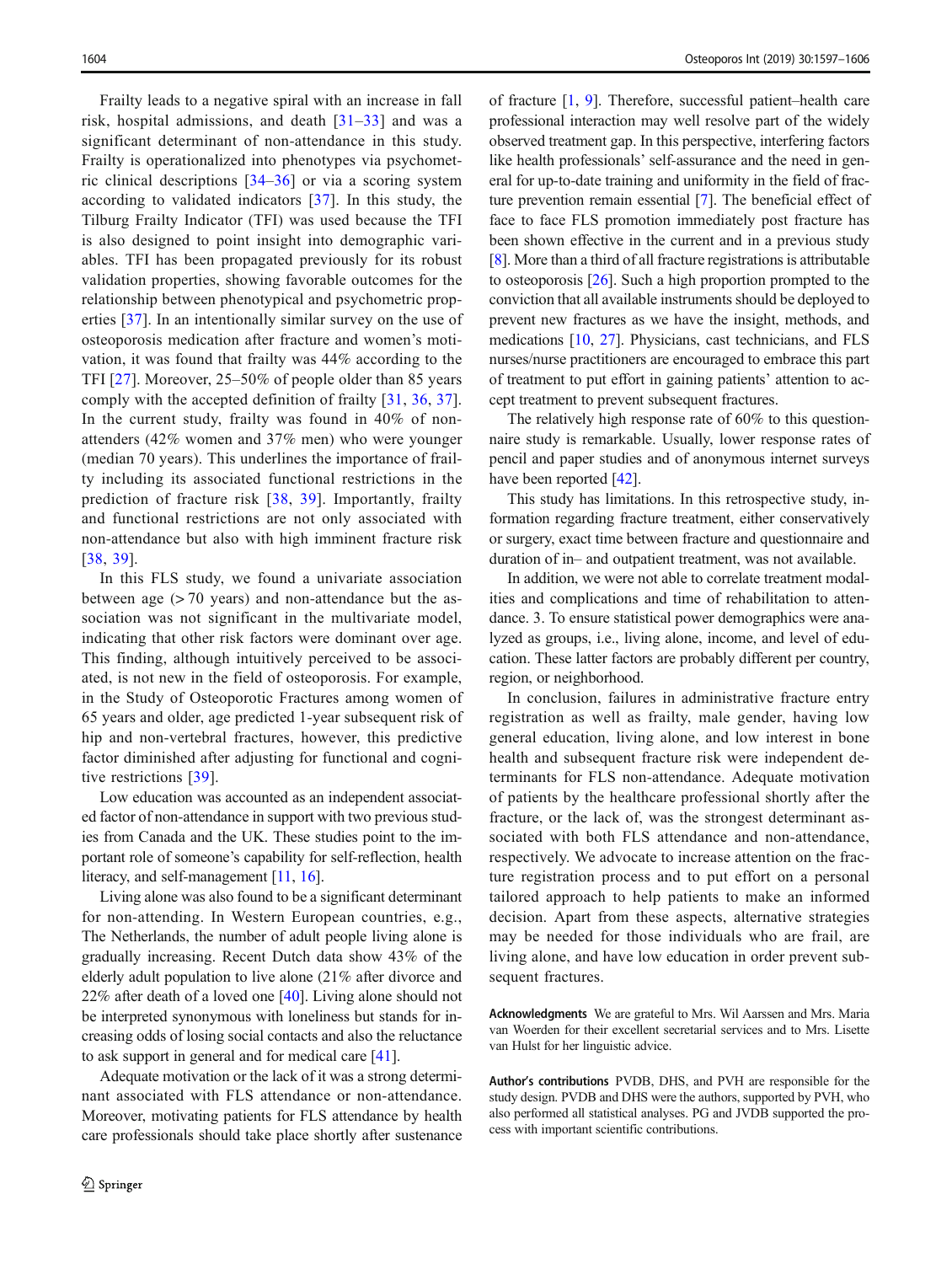#### <span id="page-9-0"></span>Compliance with ethical standards

Ethics The study was carried out in accordance with the declaration of Helsinki and the guidelines of the International Conference on Harmonization Good Clinical Practice (GCP) after a certificate of no objection approved by the regional Medical Ethical Review Board (METC Zuidwest Holland) no. NL 17.109.

#### Conflicts of interest None.

## References

- 1. Akesson K, Marsh D, Mitchell PJ, McLellan AR, Stenmark J, Pierroz DD, Kyer C, Cooper C (2013) (IOF fracture working group). Capture the fracture®: a best practice framework and global campaign to break the fragility fracture cycle. Osteoporos Int 24(8): 2135–2152. <https://doi.org/10.1007/s00198-013-2348-z.>
- 2. Lems WF, Dreinhöfer KE, Bischoff-Ferrari H, Blauth M, Czerwinski E, da Silva J, Herrera A, Hoffmeyer P, Kvien T, Maalouf G, Marsh D, Puget J, Puhl W, Poor G, Rasch L, Roux C, Schüler S, Seriolo B, Tarantino U, van Geel T, Woolf A, Wyers C, Geusens P (2017) EULAR/EFORT recommendations for management of patients older than 50 years with a fragility fracture and prevention of subsequent fractures. Ann Rheum Dis 76(5):802– 810. <https://doi.org/10.1136/annrheumdis-2016-210289.>
- 3. Eisman JA, Bogoch ER, Dell R, Harrington JT, McKinney RE Jr, McLellan A, Mitchell PJ, Silverman S, Singleton R, Siris E (2012) Making the first fracture the last fracture: ASBMR task force report on secondary fracture prevention. J Bone Miner Res 27(10):2039– 2046. <https://doi.org/10.1002/jbmr.1698>
- 4. McLellan AR, Gallacher SJ, Fraser M, McQuillian C (2003) The fracture liaison service: success of a program for the evaluation and management of patients with osteoporotic fracture. Osteoporos Int 14(12):1028–1034
- 5. Ganda K, Puech M, Chen JS, Speerin R, Bleasel J, Center JR, Eisman JA, March L, Seibel MJ (2013) Models of care for the secondary prevention of osteoporotic fractures: a systematic review and meta-analysis. Osteoporos Int 24(2):393–406. [https://doi.org/](https://doi.org/10.1007/s00198-012-2090-y) [10.1007/s00198-012-2090-y](https://doi.org/10.1007/s00198-012-2090-y)
- 6. Luc M, Corriveau H, Boire G, Filiatrault J, Beaulieu MC, Gaboury I (2018) Patient-Related Factors Associated with Adherence to Recommendations Made by a Fracture Liaison Service: A Mixed-Method Prospective Study. Int J Environ Res Public Health 15(5): E944. <https://doi.org/10.3390/ijerph15050944>
- 7. Swart KMA, van Vilsteren M, van Hout W, Draak E, van der Zwaard BC, van der Horst HE, Hugtenburg JG, Elders PJM (2018 Aug 23) Factors related to intentional non-initiation of bisphosphonate treatment in patients with a high fracture risk in primary care: a qualitative study. BMC Fam Pract 19(1):141. [https://](https://doi.org/10.1186/s12875-018-0828-0) [doi.org/10.1186/s12875-018-0828-0](https://doi.org/10.1186/s12875-018-0828-0)
- 8. Eekman DA, van Helden SH, Huisman AM, Verhaar HJ, Bultink IE, Geusens PP, Lips P, Lems WF (2014) Optimizing fracture prevention: the fracture liaison service, an observational study. Osteoporos Int 25(2):701–709. [https://doi.org/10.1007/s00198-](https://doi.org/10.1007/s00198-013-2481-8.) [013-2481-8.](https://doi.org/10.1007/s00198-013-2481-8.)
- 9. van den Berg P, Schweitzer DH, van Haard PM, van den Bergh JP, Geusens PP (2015) Meeting international standards of secondary fracture prevention: a survey on fracture liaison Services in the Netherlands. Osteoporos Int 26(9):2257–2263. [https://doi.org/10.](https://doi.org/10.1007/s00198-015-3117-y.) [1007/s00198-015-3117-y.](https://doi.org/10.1007/s00198-015-3117-y.)
- 10. Khosla S, Hofbauer LC (2017) Osteoporosis treatment: recent developments and ongoing challenges. Lancet Diabetes Endocrinol 5(11):898–907. [https://doi.org/10.1016/S2213-8587\(17\)30188-2](https://doi.org/10.1016/S2213-8587(17)30188-2)
- 11. Giangregorio L, Thabane L, Cranney A, Adili A, deBeer J, Dolovich L, Adachi JD, Papaioannou A (2010) Osteoporosis knowledge among individuals with recent fragility fracture. Orthop Nurs 29(2):99–107. https://doi.org/10.1097/ NOR.0b013e3181d2436c.
- 12. Alami S, Hervouet L, Poiraudeau S, Briot K, Roux C (2016) One barriers to effective postmenopausal osteoporosis treatment: a qualitative study of Patients' and Practitioners' views. PLoS One 11(6): e0158365. <https://doi.org/10.1371/journal.pone.0158365>
- 13. Ong T, Tan W, Marshall L, Sahota O (2015) The relationship between socioeconomic status and fracture in a fracture clinic setting: data from the Nottingham fracture liaison service. Injury. 46(2): 366–370. <https://doi.org/10.1016/j.injury.2014.10.002>
- 14. Grover ML, Edwards FD, Chang YH, Cook CB, Behrens MC, Dueck AC (2014) Fracture risk perception study: patient selfperceptions of bone health often disagree with calculated fracture risk. Womens Health Issues 24(1):e69–e75. [https://doi.org/10.](https://doi.org/10.1016/j.whi.2013.11.007) [1016/j.whi.2013.11.007](https://doi.org/10.1016/j.whi.2013.11.007)
- 15. Besser SJ, Anderson JE, Weinman J (2012) How do osteoporosis patients perceive their illness and treatment? Implications for clinical practice. Besser SJ, Anderson JE, Weinman J. Arch Osteoporos 7:115–124. <https://doi.org/10.1007/s11657-012-0089-9>
- 16. Raybould G, Babatunde O, Evans AL, Jordan JL, Paskins Z (2018) Expressed information needs of patients with osteoporosis and/or fragility fractures: a systematic review. Arch Osteoporos 13(1):55. <https://doi.org/10.1007/s11657-018-0470-4.>
- 17. Vranken L, Wyers CE, van den Bergh JPW, Geusens PPMM (2017) The phenotype of patients with a recent fracture: a literature survey of the fracture liaison service. Calcif Tissue Int 101(3):248–258. <https://doi.org/10.1007/s00223-017-0284-1.>
- 18. Dutch Institute for Healthcare Improvement CBO (2011) Richtlijn Osteoporose en Fractuurpreventie. [www.diliguide.nl/document/](http://www.diliguide.nl/document/1015/file/pdf/) [1015/file/pdf/.](http://www.diliguide.nl/document/1015/file/pdf/) (Dutch) Assessed 14-02-2018
- 19. Gobbens RJ, van Assen MA, Luijkx KG, Wijnen-Sponselee MT, Schols JMJ (2010) The Tilburg frailty Indicator: psychometric properties. Am Med Dir Assoc 11(5):344–355. [https://doi.org/10.](https://doi.org/10.1016/j.jamda.2009.11.003) [1016/j.jamda.2009.11.003](https://doi.org/10.1016/j.jamda.2009.11.003)
- 20. <https://www.nza.nl/english> Assessed 01-03-2018
- 21. <https://en.nvz-ziekenhuizen.nl/> Assessed 01-03-2018
- 22. [https://werkenmetdbcs.nza.nl/downloadcentrum-ziekenhuiszorg/](https://werkenmetdbcs.nza.nl/downloadcentrum-ziekenhuiszorg/infomateriaal/9156-factsheet-dbc-systematiek/file) [infomateriaal/9156-factsheet-dbc-systematiek/file](https://werkenmetdbcs.nza.nl/downloadcentrum-ziekenhuiszorg/infomateriaal/9156-factsheet-dbc-systematiek/file) (Dutch). Assessed 01-03-2018
- 23. [https://chipsoft.com/?Source=https%3A%2F%2Fwww%](https://chipsoft.com/?Source=https%3A%2F%2Fwww%2Echipsoft%2Enl%2F) [2Echipsoft%2Enl%2F.](https://chipsoft.com/?Source=https%3A%2F%2Fwww%2Echipsoft%2Enl%2F) Assessed 14-02-2018
- 24. Warriner A (2011) Ea. minor, major, low-trauma, and high-trauma fractures: what are the subsequent fracture risks and how do they vary? Curr Osteoporos Rep 9(3):122–128. [https://doi.org/10.1007/](https://doi.org/10.1007/s11914-011-0064-1) [s11914-011-0064-1](https://doi.org/10.1007/s11914-011-0064-1)
- 25. [https://www.vmszorg.nl/wp-content/uploads/2017/11/web\\_2009.](https://www.vmszorg.nl/wp-content/uploads/2017/11/web_2009.0104_praktijkgids_kwetsbare_ouderen.pdf) [0104\\_praktijkgids\\_kwetsbare\\_ouderen.pdf](https://www.vmszorg.nl/wp-content/uploads/2017/11/web_2009.0104_praktijkgids_kwetsbare_ouderen.pdf) (Dutch) assessed 30- 12-2018
- 26. Lötters FJ, van den Bergh JP, de Vries F, Rutten-van Mölken MP (2016) Current and Future incidence and costs of osteoporosisrelated fractures in the Netherlands: combining claims data with BMD measurements. Calcif Tissue Int 98(3):235–243. [https://doi.](https://doi.org/10.1007/s00223-015-0089-z.) [org/10.1007/s00223-015-0089-z.](https://doi.org/10.1007/s00223-015-0089-z.)
- 27. Boudreau DM, Yu O, Balasubramanian A, Wirtz H, Grauer A, Crittenden DB, Scholes D (2017) A survey of Women's awareness of and reasons for lack of Postfracture osteoporotic care. J Am Geriatr Soc 65(8):1829–1835. <https://doi.org/10.1111/jgs.14921>
- 28. Bours SP, van Geel TA, Geusens PP, Janssen MJ, Janzing HM, Hoffland GA, Willems PC, van den Bergh JP (2011) Contributors to secondary osteoporosis and metabolic bone diseases in patients presenting with a clinical fracture. J Clin Endocrinol Metab 96(5): 1360–1367. <https://doi.org/10.1210/jc.2010-2135>